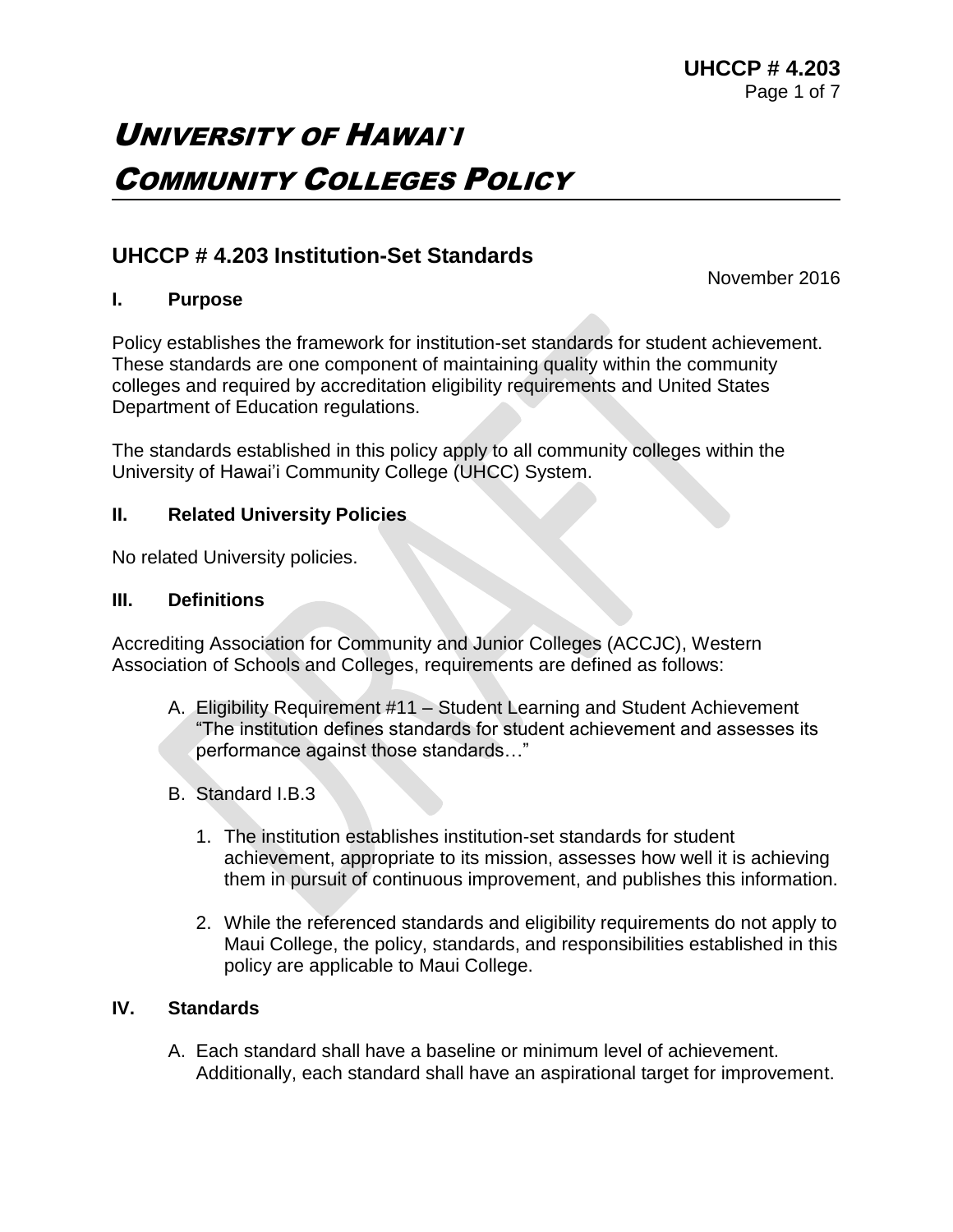These aspirational targets shall be aligned with system strategic plan targets. The standards adopted are as follows:

- 1. Course Completion
- 2. Degrees and Certificates Awarded
- 3. Native Hawaiian Degrees and Certificates Awarded
- 4. Pell Recipient Degrees and Certificates Awarded
- 5. Transfer to Baccalaureate Institutions
- 6. Integrated Postsecondary Education Data System (IPEDS) Student Success Rate
- 7. Licensure and Certification Examination Success Rate
- 8. Job Placement Rate
- B. The specific definition, baseline, and aspirational targets for each Standard for the period 2015-2021 are attached as Attachment A.

#### **V. Responsibilities**

- A. The Office of the Vice President for Community Colleges (OVPCC) will be responsible for:
	- 1. Producing an annual report of the actual achievement results compared to the baseline and target values. The report will include a trend analysis. The report will be produced in a timeframe that allows for submittal of the results to the ACCJC annual report;
	- 2. Publishing the results of the annual report on the UHCC website for viewing by the general public.
- B. Each campus is responsible for:
	- 1. Reviewing the annual results and using the results in program planning and resource allocation as appropriate. If the actual effectiveness measure falls below the baseline, the college shall prepare an action plan to address improvements in the achievement results;
	- 2. Submitting information to the OVPCC on student achievement on licensure and certification examination rates, as appropriate; and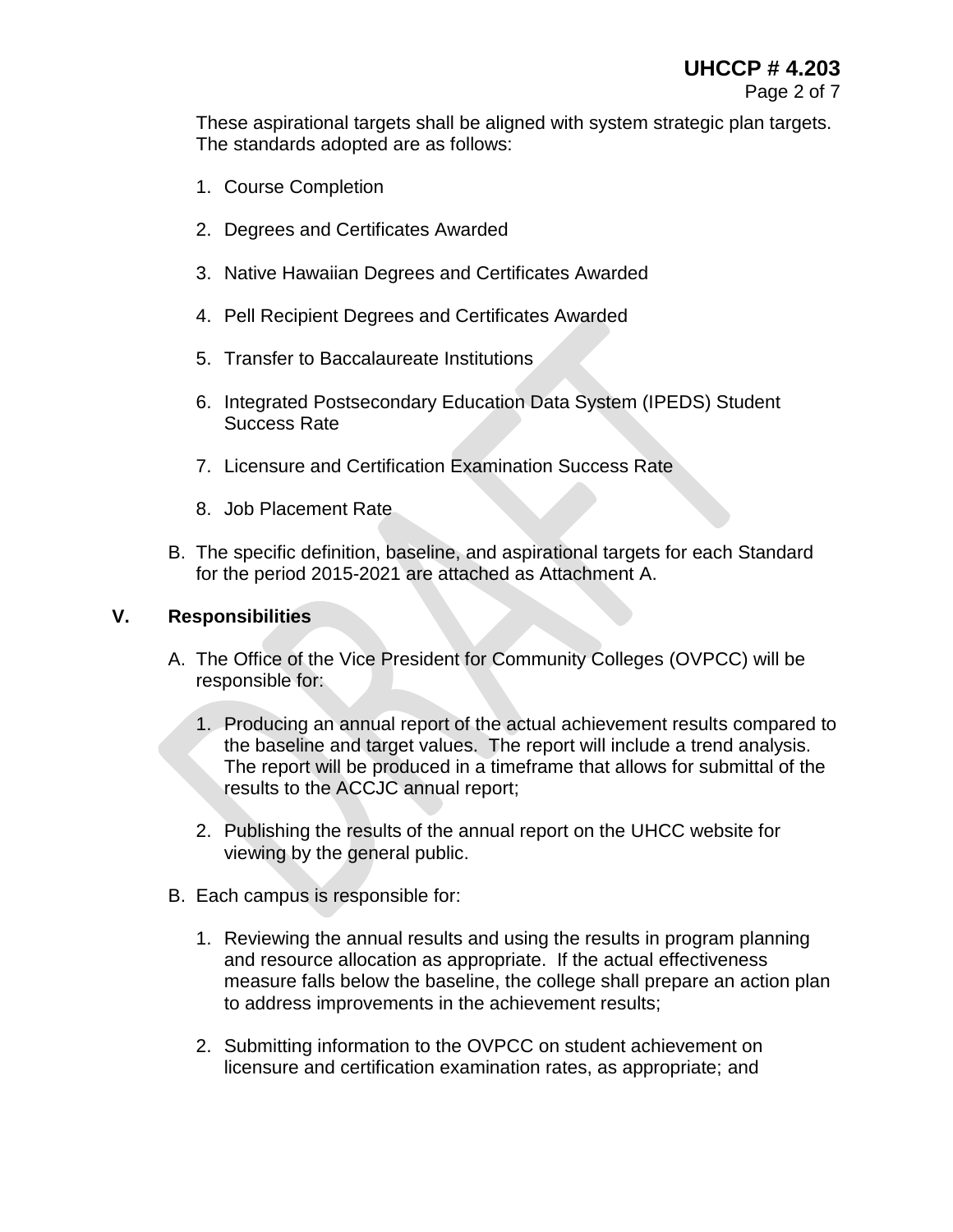3. Disseminating the results within the campus and make the results available to the general public.

# **VI. Review of Standards & Policy**

The standards, baseline values, and aspirational values will be reviewed in conjunction with the regular review of the strategic plan and related goals established in that plan. The standards may also be modified to comply with changes in ACCJC regulations or US Department of Education regulations.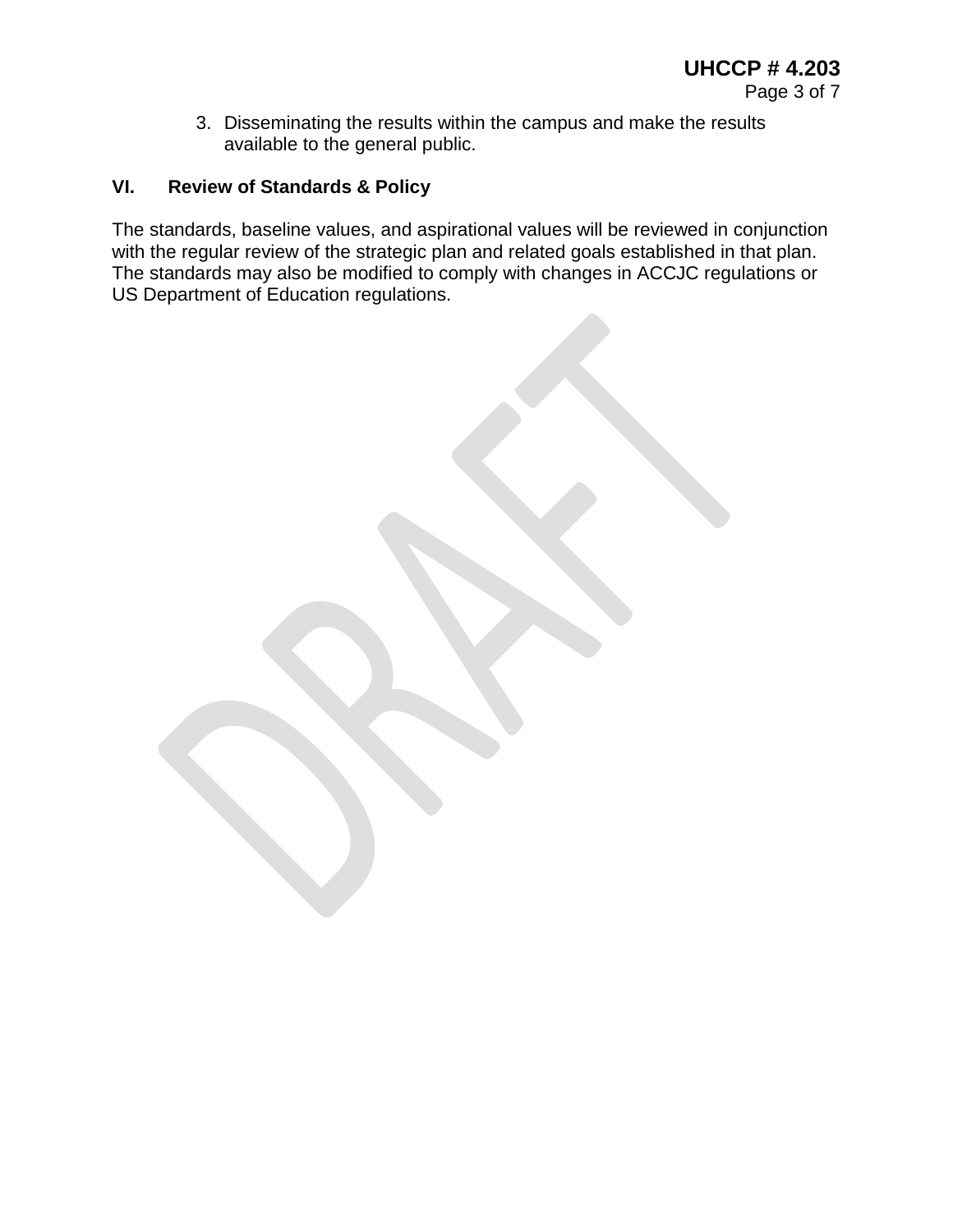#### Standard Definitions and Targets

#### **Standard 1 – Course Completion**

Definition – Percentage of students receiving a grade of C or better in a course. The number of students in the course is defined as the number at the end of the official add/drop period.

Baseline Value – 70%

Aspirational Value – 75%

#### **Standard 2 – Degrees and Certificates Awarded**

Definition – Number of Associate Degrees and Certificates of Achievement awarded during the academic year.

Baseline Value – Established as the three-year average for Academic Years 2012-2015

|                   | <b>Baseline</b> | AY 2016 | AY 2017 | AY 2018 | AY 2019 | AY 2020 | AY 2021 |
|-------------------|-----------------|---------|---------|---------|---------|---------|---------|
|                   | Value           | Target  | Target  | Target  | Target  | Target  | Target  |
| HawCC             | 597             | 627     | 658     | 591     | 725     | 762     | 800     |
| <b>HonCC</b>      | 653             | 686     | 720     | 756     | 794     | 833     | 875     |
| KapCC             | 1,347           | 1,414   | 1,485   | 1,559   | 1,637   | 1,719   | 1,805   |
| <b>KauCC</b>      | 228             | 239     | 251     | 264     | 277     | 291     | 305     |
| LeeCC             | 953             | 1,001   | 1,051   | 1,104   | 1,159   | 1,217   | 1,278   |
| MauC              | 612             | 643     | 675     | 708     | 744     | 781     | 820     |
| <b>WinCC</b>      | 315             | 331     | 347     | 365     | 383     | 402     | 422     |
| UHCC <sup>1</sup> | 4.705           | 4,941   | 5,187   | 5,446   | 5,719   | 6,004   | 6,305   |

Aspirational Value – 5% growth per year from the baseline year

 $\overline{a}$ 

<sup>&</sup>lt;sup>1</sup> May not equal sum of individual colleges due to rounding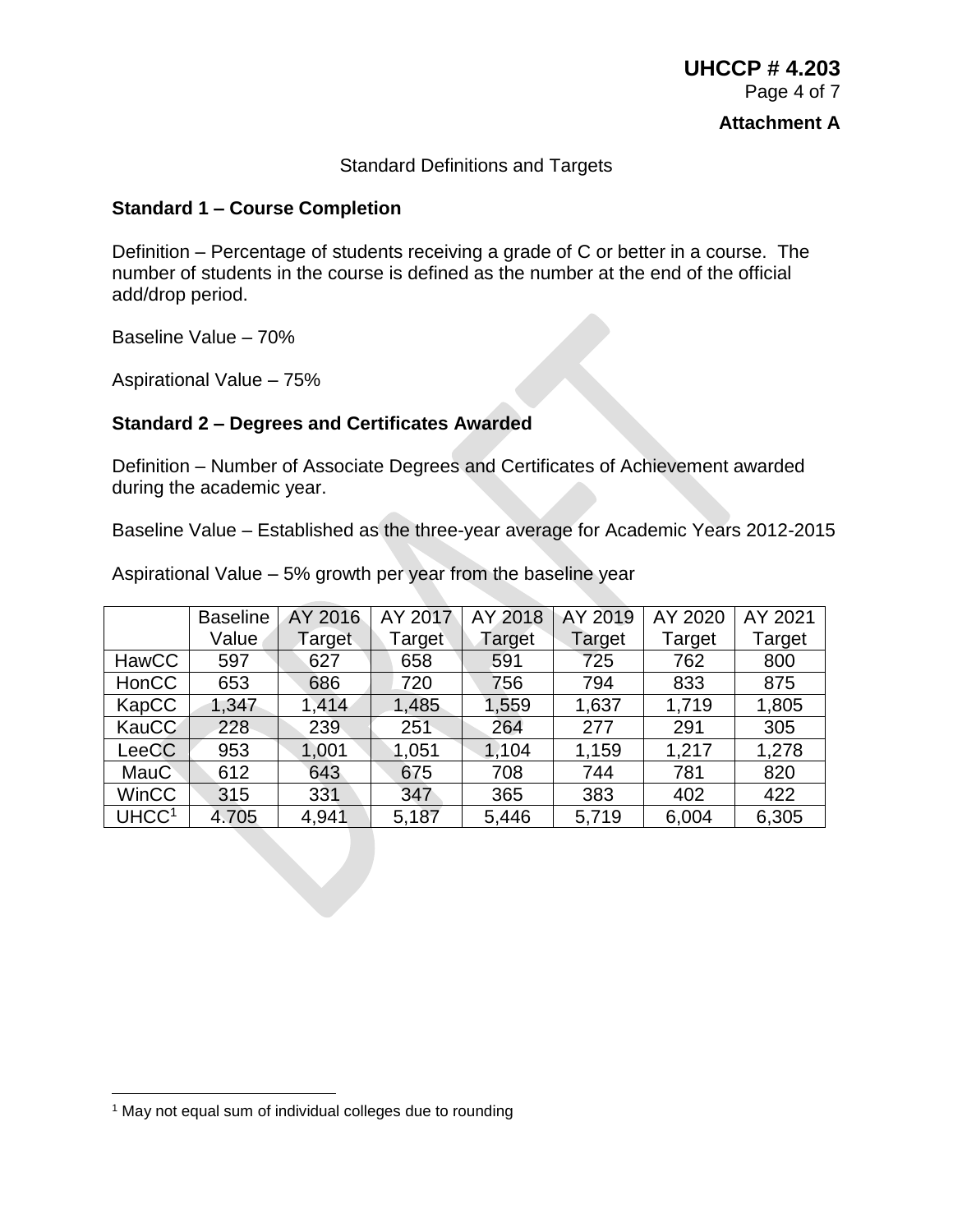# **Standard 3 – Native Hawaiian Degrees and Certificates Awarded**

Definition – Number of Associate Degrees and Certificates of Achievement awarded during the academic year to students of Native Hawaiian Ancestry

Baseline Value – Established as the three-year average for Academic Years 2012-2015

|                   | <b>Baseline</b> | AY 2016 | AY 2017 | AY 2018 | AY 2019 | AY 2020 | AY 2021 |
|-------------------|-----------------|---------|---------|---------|---------|---------|---------|
|                   | Value           | Target  | Target  | Target  | Target  | Target  | Target  |
| HawCC             | 236             | 248     | 260     | 273     | 287     | 301     | 316     |
| HonCC             | 164             | 172     | 181     | 190     | 200     | 21      | 221     |
| KapCC             | 191             | 201     | 211     | 222     | 233     | 245     | 257     |
| KauCC             | 60              | 63      | 66      | 69      | 72      | 76      | 80      |
| LeeCC             | 228             | 239     | 251     | 264     | 277     | 291     | 306     |
| MauC              | 160             | 168     | 176     | 185     | 194     | 204     | 214     |
| <b>WinCC</b>      | 126             | 132     | 139     | 146     | 153     | 161     | 169     |
| UHCC <sup>1</sup> | 1,165           | 1,222   | 1,283   | 1,347   | 1,414   | 1,485   | 1,559   |

Aspirational Value – 5% growth per year from the baseline year

# **Standard 4 – Pell Recipient Degrees and Certificates Awarded**

Definition – Number of Associate Degrees and Certificates of Achievement awarded during the academic year to students who ever received Pell awards

Baseline Value – Established as the three-year average for Academic Years 2012-2015

Baseline Value AY 2016 Target AY 2017 Target AY 2018 Target AY 2019 Target AY 2020 Target AY 2021 Target HawCC | 418 | 439 | 461 | 484 | 508 | 533 | 560 HonCC | 269 | 282 | 296 | 311 | 327 | 343 | 360 KapCC | 556 | 584 | 613 | 644 | 676 | 710 | 746 KauCC | 123 | 129 | 135 | 142 | 149 | 156 | 164 LeeCC | 455 | 478 | 502 | 527 | 553 | 581 | 610 MauC | 370 | 389 | 408 | 428 | 449 | 471 | 495 WinCC | 171 | 180 | 189 | 198 | 208 | 218 | 229 UHCC<sup>1</sup> | 2,362 | 2,480 | 2604 | 2,734 | 2,871 | 3,015 | 3,166

Aspirational Value – 5% growth per year from the baseline year

 $\overline{a}$ 

<sup>&</sup>lt;sup>1</sup> May not equal sum of individual colleges due to rounding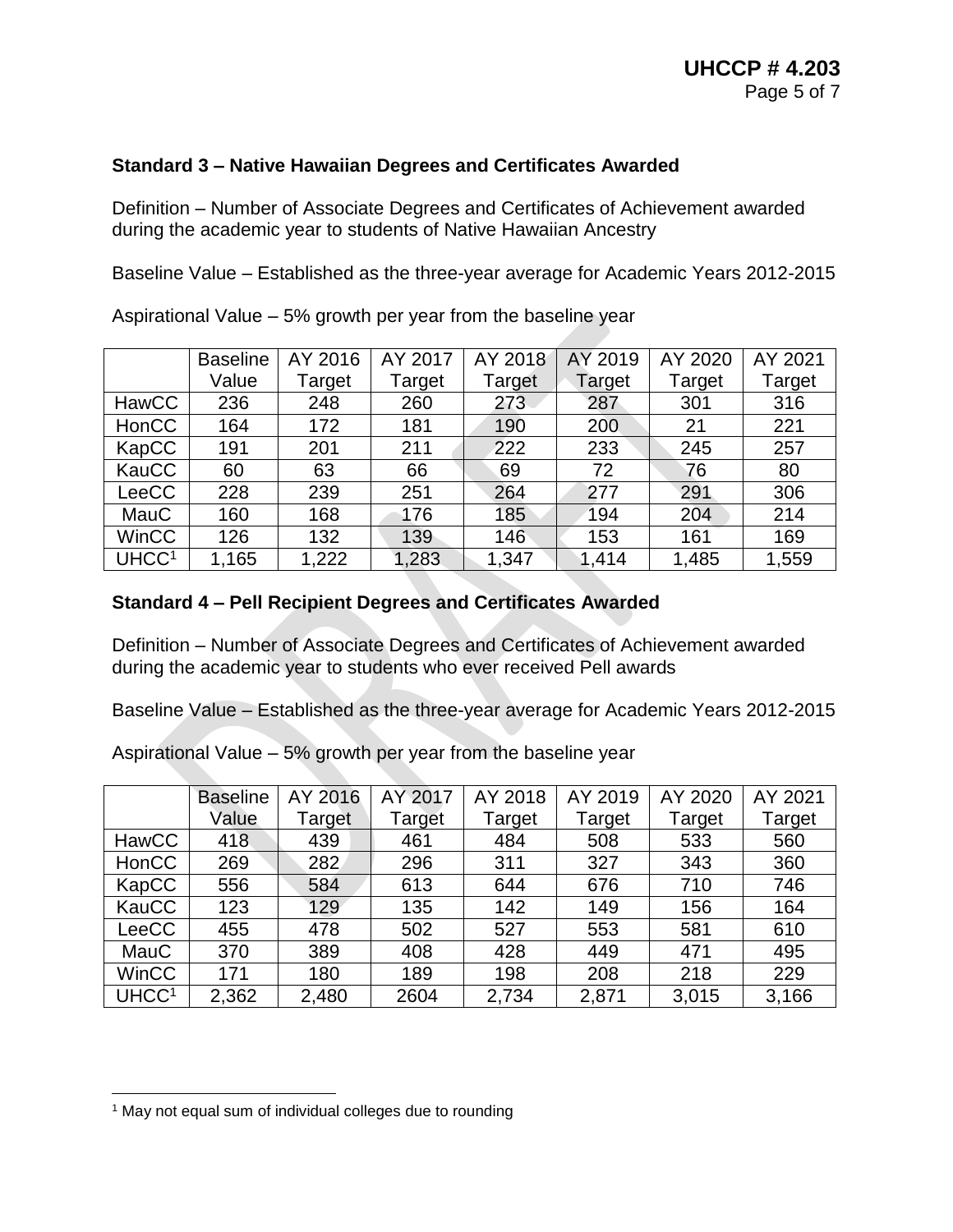# **Standard 5 – Transfers to Baccalaureate Institutions**

Definition – Number of UHCC home based students who transfer to a baccalaureate institution during the academic year.

Baseline Value – Established as the three-year average for Academic Years 2012-2015

|                   | <b>Baseline</b> | AY 2016 | AY 2017 | AY 2018 | AY 2019 | AY 2020 | AY 2021 |
|-------------------|-----------------|---------|---------|---------|---------|---------|---------|
|                   | Value           | Target  | Target  | Target  | Target  | Target  | Target  |
| HawCC             | 398             | 405     | 425     | 446     | 469     | 492     | 517     |
| HonCC             | 518             | 526     | 553     | 580     | 609     | 640     | 672     |
| KapCC             | 1,327           | 1,349   | 1,416   | 1,487   | 1,561   | 1,639   | 1,721   |
| KauCC             | 183             | 186     | 195     | 205     | 215     | 226     | 237     |
| LeeCC             | 1,296           | 1,316   | 1,382   | 1,451   | 1,523   | 1600    | 1,680   |
| MauC              | 531             | 539     | 565     | 594     | 623     | 655     | 687     |
| <b>WinCC</b>      | 442             | 449     | 471     | 495     | 520     | 546     | 573     |
| UHCC <sup>1</sup> | 4,328           | 4,395   | 4,615   | 4,658   | 4,845   | 4,891   | 5,088   |

Aspirational Value – 5% growth per year from the baseline year

# **Standard 6 – IPEDS Student Success Rate**

Definition – Rate at which first time, full time students either graduate or transfer to a baccalaureate institution within 150% of the time of entry

Baseline Value – Success rate based on the Fall 2012 IPEDS cohort

Aspirational Value – Incremental growth to reach a success rate of 50% by FY 2021.

|              | <b>Baseline</b> | FY 2016 | <b>FY 2017</b> | FY 2018 | FY 2019 | FY 2020 | FY 2021 |
|--------------|-----------------|---------|----------------|---------|---------|---------|---------|
|              | Value           | Target  | Target         | Target  | Target  | Target  | Target  |
| <b>HawCC</b> | 31.6%           | 37.5%   | 39.7%          | 42.1%   | 44.6%   | 47.2%   | 50.0%   |
| HonCC        | 34.2%           | 39.4%   | 41.4%          | 43.4%   | 45.5%   | 47.7%   | 50.0%   |
| KapCC        | 38.5%           | 42.5%   | 43.9%          | 45.3%   | 46.8%   | 48.4%   | 50.0%   |
| KauCC        | 32.6%           | 38.3%   | 40.4%          | 42.6%   | 44.9%   | 47.4%   | 50.0%   |
| LeeCC        | 30.9%           | 37.0%   | 39.3%          | 41.7%   | 44.3%   | 47.1%   | 50.0%   |
| MauC         | 27.0%           | 34.0%   | 36.7%          | 39.7%   | 42.9%   | 46.3%   | 50.0%   |
| <b>WinCC</b> | 30.4%           | 36.6%   | 39.0%          | 41.5%   | 44.2%   | 47.0%   | 50.0%   |

 $\overline{a}$ 

<sup>&</sup>lt;sup>1</sup> May not equal sum of individual colleges due to rounding